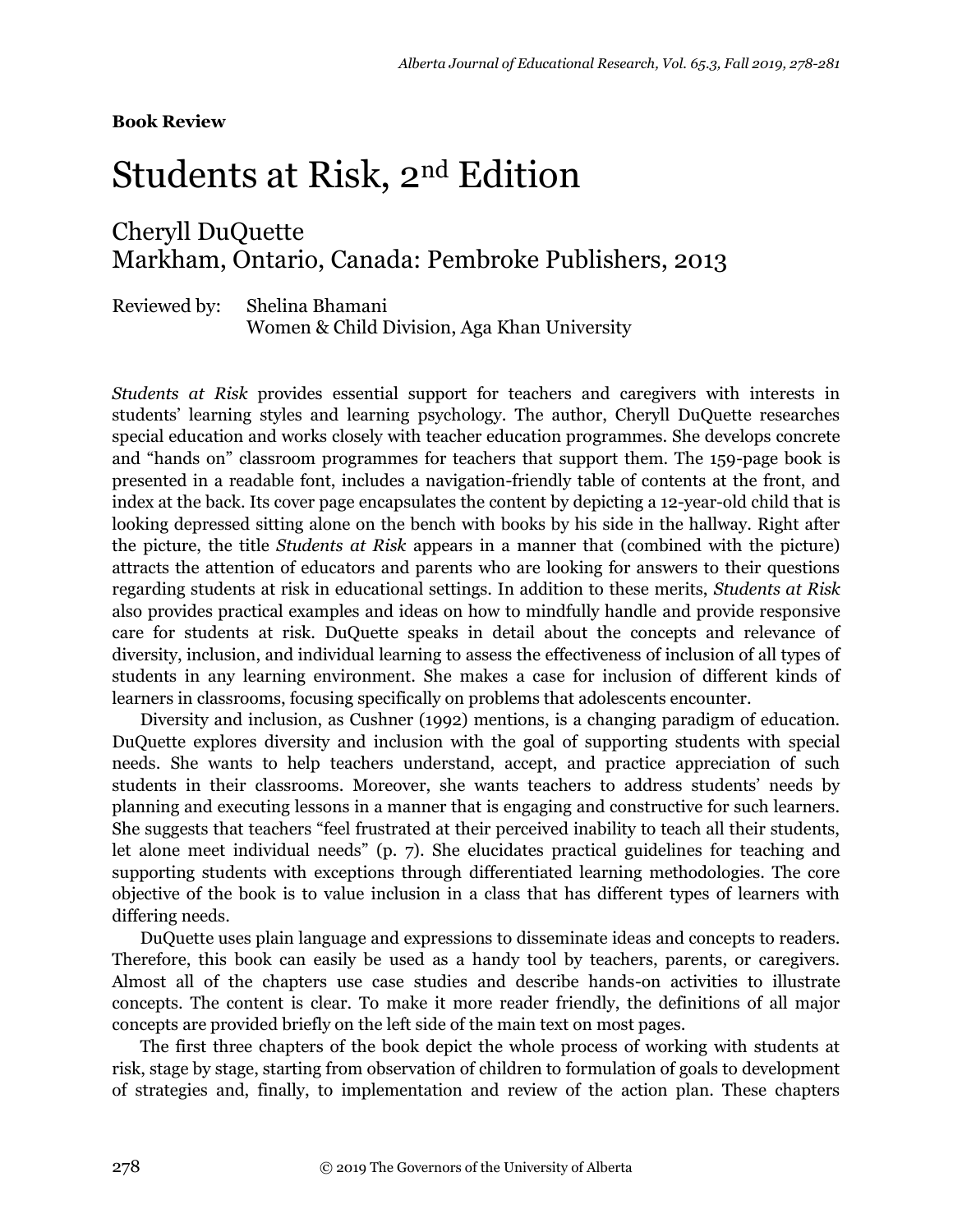revolve around case studies of students in grades five, seven, and nine. DuQuette identifies students' problems and the strategies that were applied to facilitate their learning.

Chapter 1, "Observing Students," discusses how to observe students and carry out a needs analysis to develop individualized lesson plans for them. In this chapter, the author explains that every teacher requires a framework for planning for students with differentiated needs and problems, and elaborates on understanding the strengths and areas of improvement for every student. DuQuette places a lot of emphasis on observations to explore the various traits of students, explaining that "you might be surprised by what you discover" (p. 9). Further in the chapter, a sample of screening checklists is provided for teachers to explore the various milestones of the students who appear to be slow learners in language, math, motor development, and other related skills. Additionally, behavioural problems such as disruption, hyperactivity, chaos, and anger that a few students demonstrate are also explained with examples and case studies. The author enlists hands-on strategies to describe various methods to manage different aspects of children's personality and proposes "cautionary notes" to help teachers who observe student behaviour "keep the right balance between objectivity and involvement" (p. 17) when observing students.

In chapter 2, "Formulating Goals, and Developing Strategies," the author discusses her experiences handling students at risk in elementary school classrooms. She explains how she sets goals to cater to students with behavioural problems and emotional challenges and how her experiences and interventions with these students have resulted in positive changes in their behaviours and learning patterns. Techniques for translation of goals into actions, management of the coping problems that students face, and ways to address disruptive behaviours of such students are also provided. DuQuette explains the role of teachers and identifies "how caring and committed teachers can help their students improve and extend their performance" (p. 29).

Chapter 3, "Implementing and Reviewing the Action Plan," details the final stage of the process of working with students at risk. Again, she draws on her experience as a facilitator of such students in her professional life. She suggests that catering to all types of students is of key significance for all teachers. The whole chapter discusses how data can be recorded throughout the implementation phase to see if the students are making progress or if the strategies to help them are working in a way that is benefiting their quality of life. Practical examples are given within the text to support the ideas, including how the recorded data on the students can help parents and caregivers explore concepts of progress. DuQuette has also placed emphasis on involvement of parents and special education teachers in the planning and implementation stages. She provides a few sample planning sheets and a summary checklist that provides educators with practical ideas and tools on how to plan for and support students in these stages.

In chapter 4, "Differentiated Instruction," the author focuses on raising awareness of how to make learning accessible for all. She acknowledges the concept of universal design of learning that entails how educational systems work for all kinds of students with various learning characteristics. Such approaches, according to DuQuette, equip teachers with a wide range of practices for the classroom, enabling educators to cater to the needs of all students. They "reduce the barriers that limit students to access to materials and learning" (p. 44). Later in the chapter, the author comprehensively presents various strategies to support this type of instruction. At the end, the whole process of initiation of differentiated learning is demonstrated, followed by an observational checklist to plan differentiated learning in the elementary school classrooms.

Chapter 5, "Learning Disabilities," asks teachers to reflect on learning disabilities, which,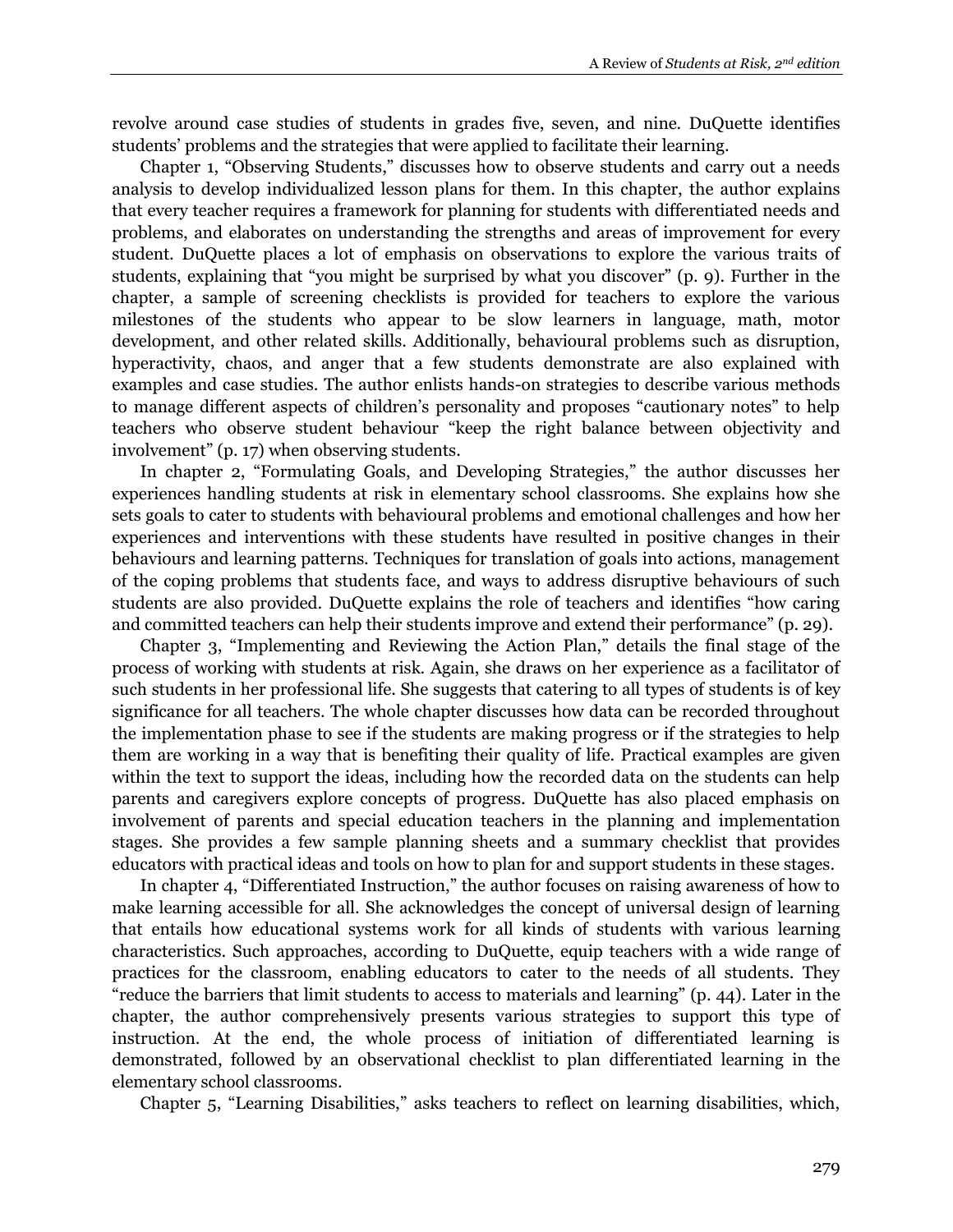according to the author, are different from person to person and context to context. The later part of the chapter identifies the causes of learning disabilities, their effects on academic performance, characteristics of students with learning disabilities in elementary school settings, and ways through which these students can be supported in their learning in class and at school. Here, the author excels, unfolding practical ideas about catering to needs and supporting the learning of such students.

In chapter 6, "Behaviour Disorders," DuQuette discusses and identifies various kinds of behavioural problems and disabilities. Attention is given to providing explanations about students with attention deficit hyperactivity disorder and ways in which such students can be helped. DuQuette has also underlined critical role of teachers in handling these students and suggests that teachers should consistently reflect upon, and improvise their skills of handling students with various learning characteristics.

In chapter 7, "Giftedness," traditional and modern concepts of determining giftedness in students are discussed. Furthermore, strategies for preparation of the learning environment and experiences for gifted students are depicted. The chapter concludes with a comprehensive characteristics checklist for teachers to explore and identify gifted students in the elementary school grades.

Chapter 8 focuses on "Intellectual and Developmental Disabilities." According to the author, "a developmental disability is not a temporary development lag. It is a mental and physical impairment that manifests itself before the age of 18" (p. 96). The chapter goes on to describe the characteristics of such children and strategies for their support.

Chapter 9 talks about mental illness and has a primary focus on anxiety disorders and depression in adolescent students. Here, the author describes briefly the kinds of social anxiety that students in this age range encounter. She touches upon obsessive-compulsive disorder and post-traumatic stress disorder, as well. DuQuette emphasizes the role of environment, society, and academia in addressing these issues.

Chapter 10 is about "Sensory Impairments" and entitled as such. It features mainly information about visual and hearing impairments and the strategies that teachers could use to support students with such impairments. In the middle of the chapter, a very comprehensive checklist for "symptoms for hearing loss" (p. 112) is presented in which indicators for observations are provided to detect hearing problems. This checklist is made so easy to understand and mark that parents can also identify hearing impairment in their child/children.

Chapters 11 and 12 are focused specifically on disorders and disabilities like autism, mental retardation, Tourette syndrome, epilepsy, brain injuries, seizures, and physical disabilities like hearing impairment, difficulties in walking, motor skill coordination challenges, and eye-hand coordination issues. These chapters have the same structure. They start with a description of the diseases and their symptoms and proceed to identify strategies to work with students affected by one or more of them. These chapters are well written and provide concise information for the teachers to manage such children in their classrooms.

Chapter 14, "Working with Parents," details concepts and effective strategies for working with parents of students at risk and students with special needs. In this chapter, the author also mentions the need for being correctly informed about the recent trend where "most parents want to be involved with their child's education, and researches have persistently shown that their involvement is linked to positive school outcomes" (p. 133). Additionally, this chapter focuses on giving short descriptions of various forms of parent-teacher partnerships and strategies for parent-teacher conferences that concentrate on the holistic development of